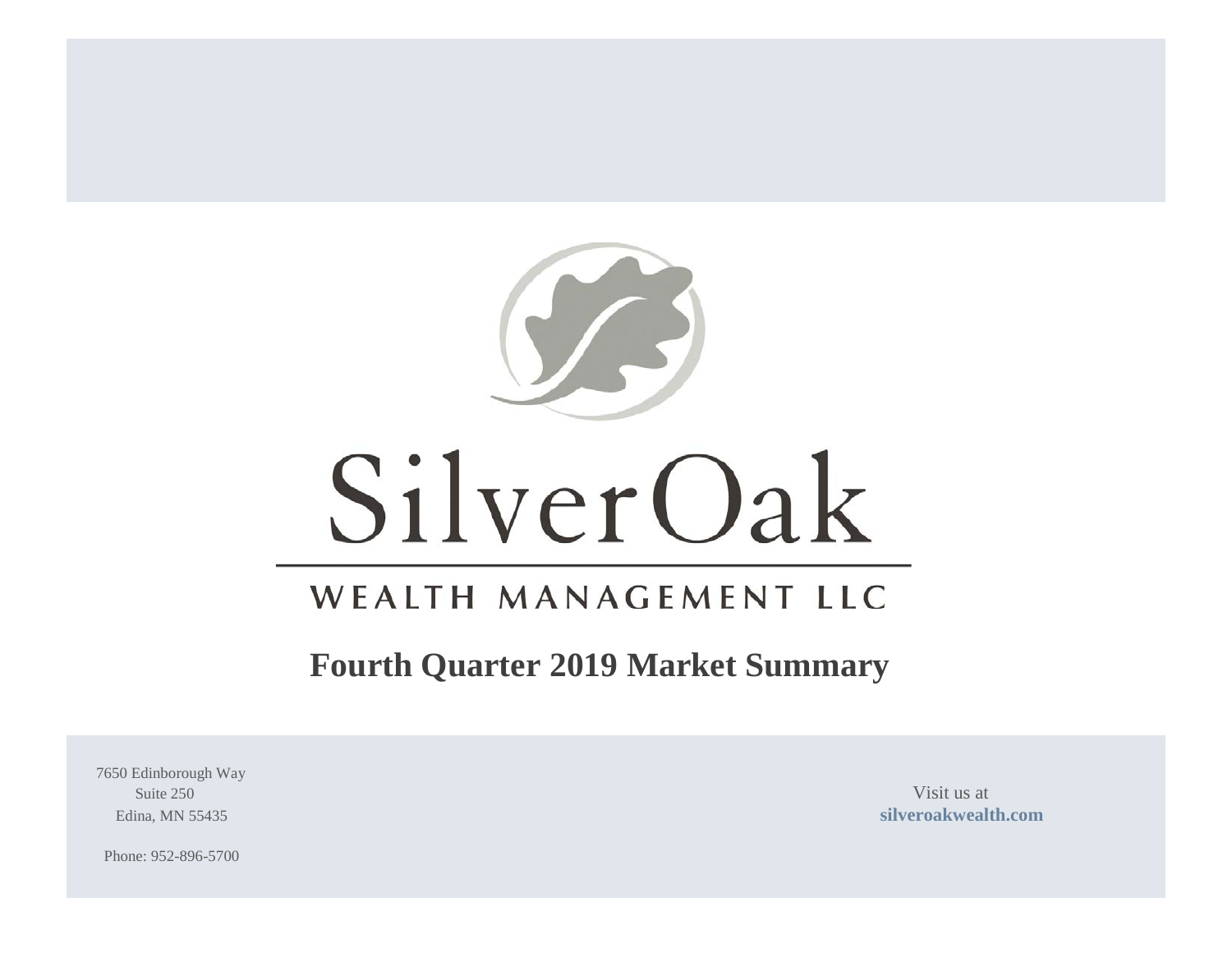# **Fourth Quarter 2019 Market Summary**

If you waited to review your portfolio's performance until year-end, you might be surprised by the exceptionally good returns over the past year. All asset classes ended 2019 with above-average returns, which is a stark contrast to 2018, where most asset classes had negative performance.

Coming off of a challenging end to 2018, the Fed injected life into the markets by reversing course on existing policy, thus lifting the spirits of investors. The Fed lowered the Fed Funds rate three times during the year and not only stopped rolling off its balance sheet, but increased it by providing liquidity to the repo market. These conditions, and the Fed's supportive rhetoric, led to strong equity and credit-oriented fixed income returns.

However, despite the lowering of interest rates, the U.S. has not seen a decisive pickup in certain segments of the economy. The manufacturing sector is enduring its third down cycle since 2009. This uncertain environment, due in part to shifting trade tariffs, has caused U.S. companies to delay investment and capital spending in favor of stock buybacks. Nevertheless, the pundits are pointing to the strong consumer to buoy the economy as they are encouraged by wage growth, robust holiday sales and crowded restaurants. The strong performance of asset prices over the past year displays investors' optimistic belief that manufacturing will rebound while the consumer will continue spending.

Equities got a boost in the fourth quarter with news of a "phase one" deal agreed upon in structure between the U.S. and China, despite its limited scope. U.S. large company stocks, represented by the S&P 500 Index, are near all-time highs and were up 31.5% for the year. Corporate earnings were positive, but the vast majority of returns were due to valuation expansion. U.S. small company stocks, represented by the Russell 2000 Index and international stocks, represented by the MSCI ACWI ex US Index, were up 25.5% and 21.5%, respectively during the year.

The Bloomberg Barclays U.S. Aggregate Bond Index, which represents a broad basket of bonds, registered an impressive return of 8.7% for the year, as the 10-year Treasury bond yield fell from 2.69% to 1.90%. While a benefit in 2019, interest rate movement is a double-edged sword. A move back to 2018 levels for interest rates would likely lead to negative bond returns. Credit spreads declined during the year, benefitting sectors such as corporate bonds, high-yield and emerging market debt, which had the highest returns for the year. The Fed is signaling it will keep rates unchanged for the duration of the coming year as long as economic data remains stable.

In 2019, we saw Fed intervention, tepid economic growth, and inflation of asset prices – a fitting end to a decade shaped and molded by all three. The past decade was one of the best for U.S. equity returns, especially on a risk-adjusted basis, as volatility was more moderate than past periods. This was a blatant contrast to the prior decade, 2000-2009, which was one of the worst decades for U.S. equities and featured two recessions and extreme market volatility. In 2009, while markets were starting to recover from the "Great Recession", many still predicted that asset returns would be permanently lower and unemployment permanently higher, with PIMCO famously going so far as to dub this scenario the "new normal". What actually transpired was quite the opposite. Central banks took unprecedented action in the last ten years to support economies and markets. This resulted in the first decade in the history of the United States that did not have a recession. Despite the fact that monetary policy is in unknown territory, the Fed feels they have things under control. However, the Central banks' patching of short-term trouble has potentially brought forward future returns.

# **Broad Market Index Returns Fourth Quarter 2019**

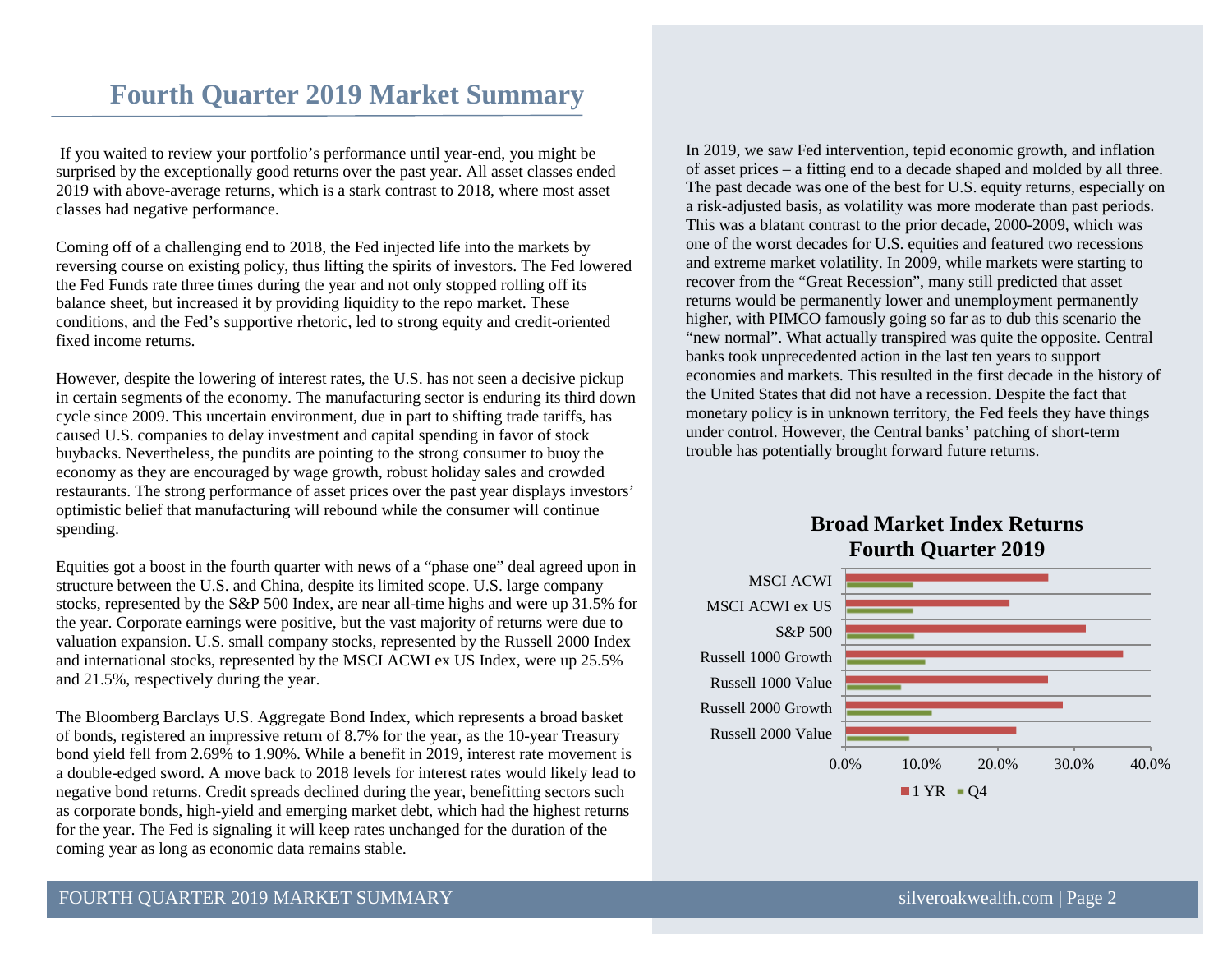# **Fourth Quarter 2019 Market Summary (continued)**

What do the next ten years hold? Probably not a duplication of the 2010s. Taking a retrospective view of the last two decades, the ups and downs of the table below outline the cyclicality of markets. The 2000s were deemed a "lost decade" because of the flat returns for U.S. equities. However, looking closely, you'll see international equities, commodities, REITs, and fixed income all provided solid returns, thus outpacing U.S. equities. These types of leadership changes in asset classes are a key reason to maintain diversity in a portfolio.

|                               |                         | 2000-2009      | 2010-2019      |
|-------------------------------|-------------------------|----------------|----------------|
|                               |                         | <b>Returns</b> | <b>Returns</b> |
| S&P 500 TR                    | U.S. Large Cap          | $-0.95\%$      | 13.56%         |
| Russell 2000 TR               | U.S. Small Cap          | 3.51%          | 11.83%         |
| <b>MSCI EAFE GR</b>           | International           | 1.58%          | $6.00\%$       |
| <b>MSCI EM GR</b>             | <b>Emerging Markets</b> | 10.11%         | 4.04%          |
| BBgBarc U.S. Agg Bond TR      | <b>Fixed Income</b>     | 6.33%          | 3.75%          |
| <b>Bloomberg Commodity TR</b> | Commodities             | 7.13%          |                |
| <b>FTSE NAREIT All Equity</b> | <b>Real Estate</b>      | 10.63%         | 12.59%         |
| <b>REITs TR</b>               |                         |                |                |

In the short-term, the consensus is that the U.S. economy is healthy enough and, with the Fed's support, a recession in 2020 is unlikely. And why should there be a recession? After all, we have low rates, low inflation, and low unemployment – at least as it stands today. But there are plenty of areas of concern that could be harbingers of future trouble – geopolitics, elevated debt burdens, and valuation excesses.

Long-term, there will likely be surprises that are not foreseeable. Thinking back over the past ten years, how many would have predicted items such as:

- o The U.K. leaving the European Union
- o The global spread of smartphones and the passing of the torch from the BlackBerry to the iPhone
- o Growth of technology firms enabling social media, on-demand and sharing economies
- o A former TV host becoming the president of the United States
- o China attaining unquestionable global superpower status
- o Negative interest rates
- o United States credit-rating downgrade
- o The commodity boom of the 2000s going bust

Behavioral biases, such as those influenced by information processing, emotional responses and belief perseverance, play a key role in markets. As such, it is always good to remind ourselves – what we think we know about the future will likely not be the reality. An ever-present, everchanging kaleidoscope of possibilities are used to forecast the future, and many of the patterns won't come into focus until a later date, or perhaps not at all. New or unexpected events may arise at any point to disrupt predictions that previously felt like a "sure thing." Thus, it is important not to impose potentially biased beliefs on the portfolio based on shortterm factors. It is an enduring challenge to focus on the long-term view and one's personal plan objectives. However, the prudent investor will do their best to remain committed to this challenge and stay the course through the day-to-day squalls.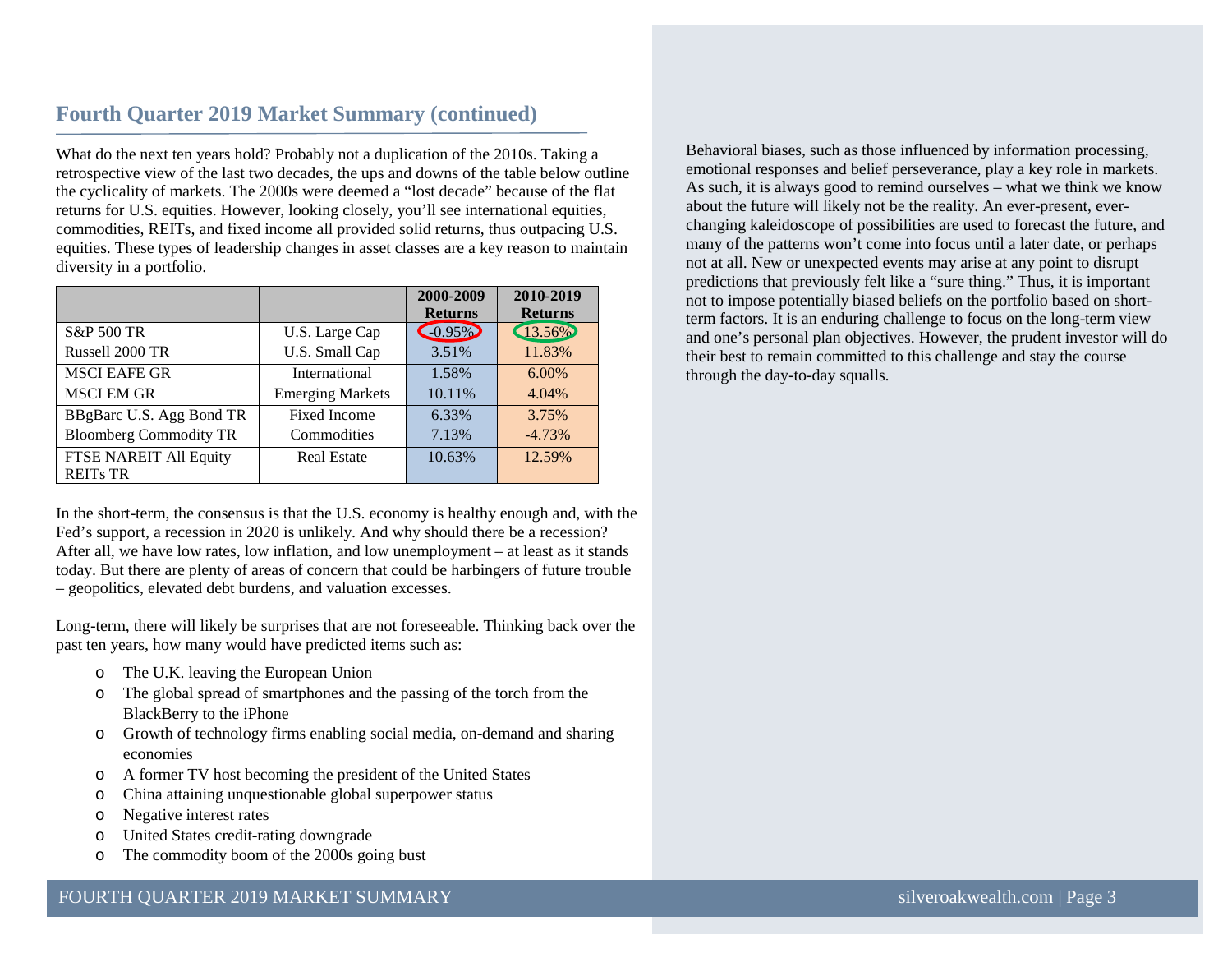# **MACROECONOMICS**

- The Bureau of Economic Analysis released the advanced estimate of fourth quarter 2019 real GDP, an annual rate increase of 2.1% from the preceding quarter. The economy benefitted from personal consumption and residential fixed investment. In addition, government spending contributed to growth but was offset by weaker business spending. GDP growth has moderated over the past year.
- The ISM Manufacturing Index continued its trend lower during the quarter, finishing at 47.2 in December down from 47.8 in September. Manufacturing has weakened as U.S. trade negotiations continue to cause uncertainty. Typically, when the ISM Index is above 55 it is bullish and when it is below 45 it is bearish.
- The ISM Non-Manufacturing Index rebounded during the quarter, finishing at 55.0 in December. The services sector has been holding up better than manufacturing.
- In December, the Conference Board Leading Economic Index decreased 0.3% monthover-month to 111.2. The index, which is a composite of leading employment, housing, manufacturing, and market indicators, has remained relatively flat since September 2018. Historically, the index has declined prior to recessions.
- The price of WTI Crude Oil was \$61.14 at the end of December, which is 13.0% higher than \$54.09 at the end of September. The price of Brent Crude Oil ended the quarter at \$67.77, which is 11.1% higher than at the end of September.
- Inflation has remained stable over the past few years. In December, headline CPI increased 2.3% year-over-year. Core CPI, which does not include food and energy, had a 2.3% increase.

# **CONFIDENCE METRICS**

- The University of Michigan Consumer Sentiment Index final reading for December was 99.3. For the quarter, sentiment was a bit higher than the third quarter and it remains at very strong levels.
- The Conference Board's Consumer Confidence Index December reading was 128.2, up from 126.3 in September. The index level indicates that consumers continue to be optimistic about business and labor market conditions.



#### **University of Michigan Consumer Sentiment Index as of 1/17/20**

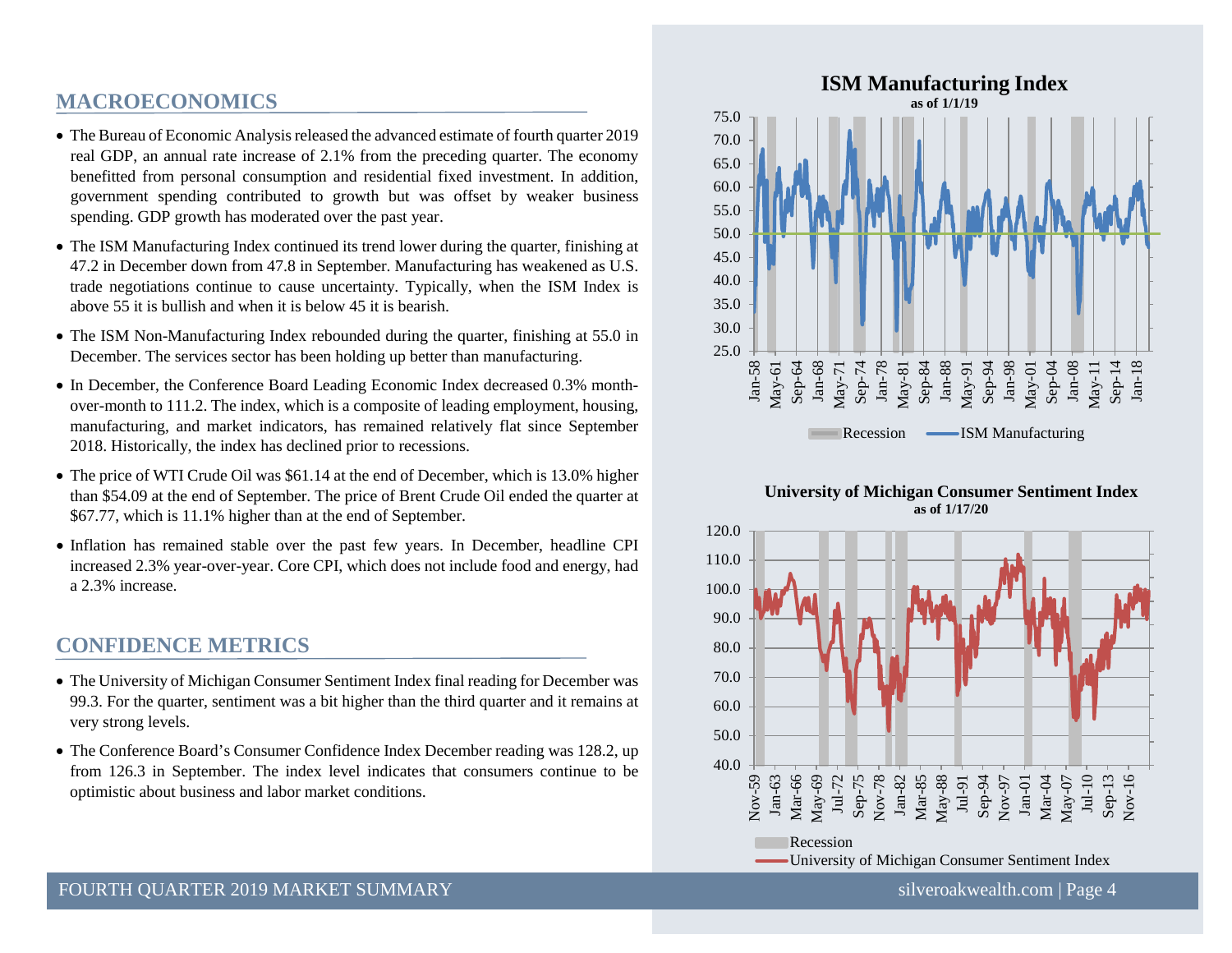# **HOUSING**

- The housing sector has generally been positive over the past year and is potentially in the beginning stages of renewed growth.
- Preliminary existing home sales increased in the quarter with a monthly average annualized rate of 5.44 million units from 5.43 million units in the third quarter. Unsold home supply remains at low levels.
- The preliminary existing home sale prices for December were 7.8% higher than the levels of one year ago. Prices have been trending up since the beginning of 2012 and reached an all-time high in June.
- New home sales were positive during the quarter and showed strong growth year-overyear. Housing demand picked up in the second half of the year as mortgage rates fell in 2019.
- S&P Case-Shiller 20-City Home Price Index (seasonally adjusted) showed home prices rose over 2.5% year-over-year in November. Of the locations in the Index, home prices in San Francisco, Seattle, Phoenix, Las Vegas, and Denver have risen the most since 2011, while New York, Chicago and Washington DC have seen the least price growth.
- Housing starts were slightly up during the quarter and finished with a very strong December number that was above expectations. December starts were the most since 2006.

# **EMPLOYMENT**

- The labor market has generally been healthy. The job growth rate has slowed, as employers are having difficulty finding workers with the required skills. Wage growth is the strongest it has been in a decade, which could lead to consumer spending. Despite a challenging manufacturing and global trade environment, labor data has not noticeably deteriorated. Employment will be a key area to watch over the next few quarters.
- During the quarter, nonfarm payrolls averaged 184,000 jobs added per month.
- The unemployment rate remained flat during the quarter at 3.5%.
- Initial Jobless Claims had been decreasing since 2009 and dipped to lows last seen in 1969; however, claims have flattened over the past two years. The low level of initial claims reflects a tight labor market.



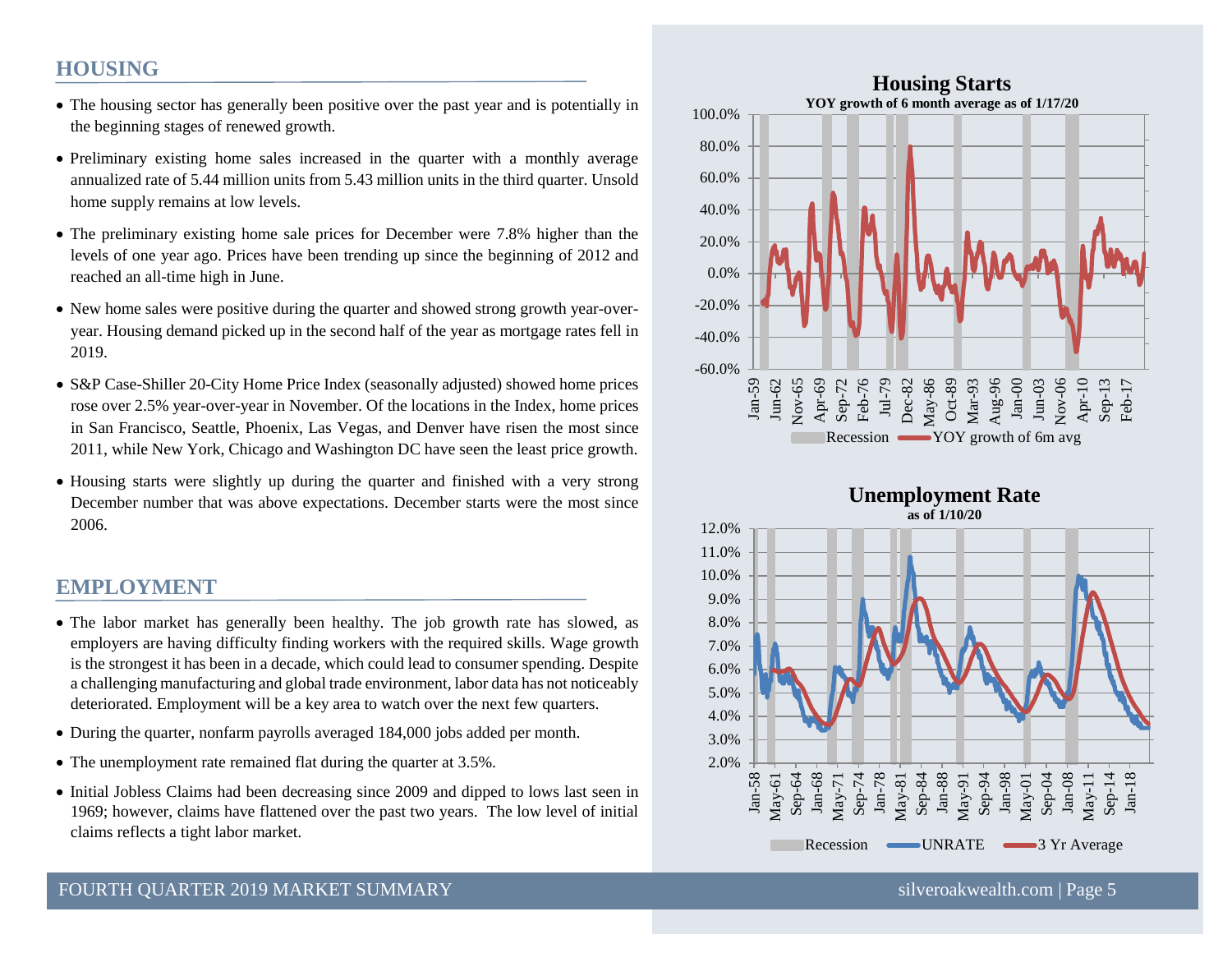# **FED POLICY**

- The Federal Open Market Committee (FOMC) decided to lower the federal funds rate to a target range of 1.50% - 1.75% in their October meeting. During the year, the Fed cut rates three times and shifted considerably off their policy stance from last December.
- The Fed cited growing global risks, a slowing U.S. economy and subdued inflation as reasons for their increased willingness to support the markets.
- The Fed is expected to remain accommodative throughout 2020. Since September, the Fed has been providing liquidity to the repurchase market, as a response to the temporary spike in overnight funding rates in September.

## **FIXED INCOME**

- During the fourth quarter, U.S. Treasury yields declined on the front-end of the curve as the Fed lowered the federal funds rate but yields increased over the intermediate to long-term maturities. These changes caused the yield curve to steepen.
- Short-term interest rates are controlled or heavily influenced by central banks, whereas long term interest rates are controlled by market forces and economic growth.
- U.S. interest rates will likely remain range bound for the foreseeable future as low economic growth, weak demographics and central banks will likely keep yields down. Despite limited expected returns, bonds still act as the ballast of a portfolio during times of volatility.









RECESSIONS THE RECESSION OF THE SUMMARY SILVER SILVER SILVER SILVER SILVER SILVER SILVER SILVER SILVER SILVER SILVER SILVER SILVER SILVER SILVER SILVER SILVER SILVER SILVER SILVER SILVER SILVER SILVER SILVER SILVER SILVER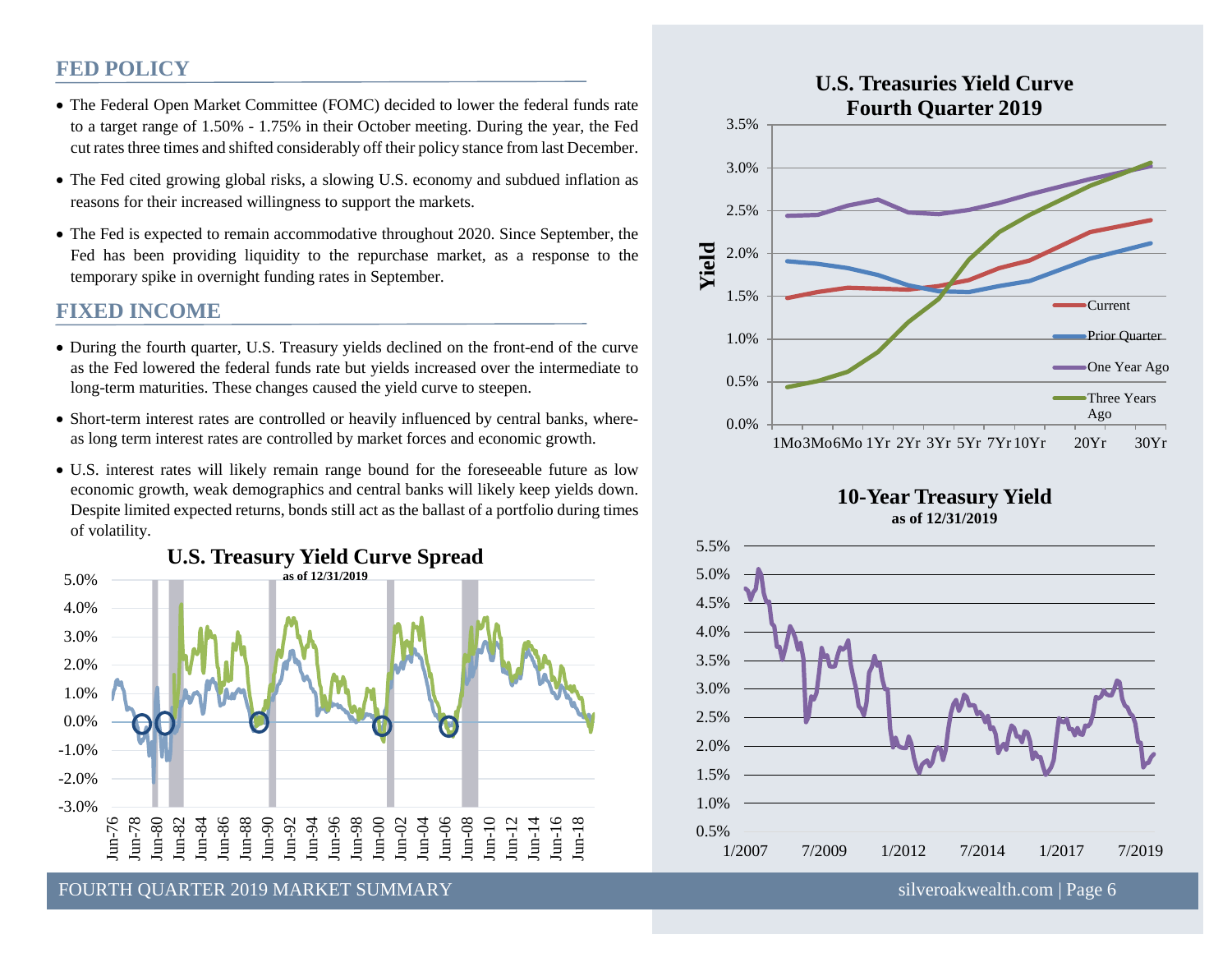# **FIXED INCOME (continued)**

- During the quarter, the Bloomberg Barclays U.S. Aggregate returned 0.2%. Fixed income returns were impressive over the past year. The Bloomberg Barclays U.S. Aggregate was up 8.7%, as interest rates fell for much of the year.
- Credit spreads compressed during the quarter and remain low as investors continue to seek yield. This environment benefitted credit-oriented sectors such as corporates, high yield and emerging market debt.
- Municipals continue to see above average demand due to the SALT (state and local tax) cap while supply remains low. This led to strong after-tax returns for municipals during the year.
- Despite investors' willingness to accept greater credit risk, fundamentals in the investment-grade corporate and high-yield sectors remain mixed. There is a high amount of leverage in the system and weakening underwriting; however, defaults remain low and corporate earnings remain strong.



#### **Credit Spreads - High Yield as of 12/31/2019**

# **Fixed Income Returns Fourth Quarter 2019**



1 YR Return 4Q Return





FOURTH QUARTER 2019 MARKET SUMMARY [silveroakwealth.com](http://www.silveroakwealth.com/silveroakwealth.aspx) | Page 7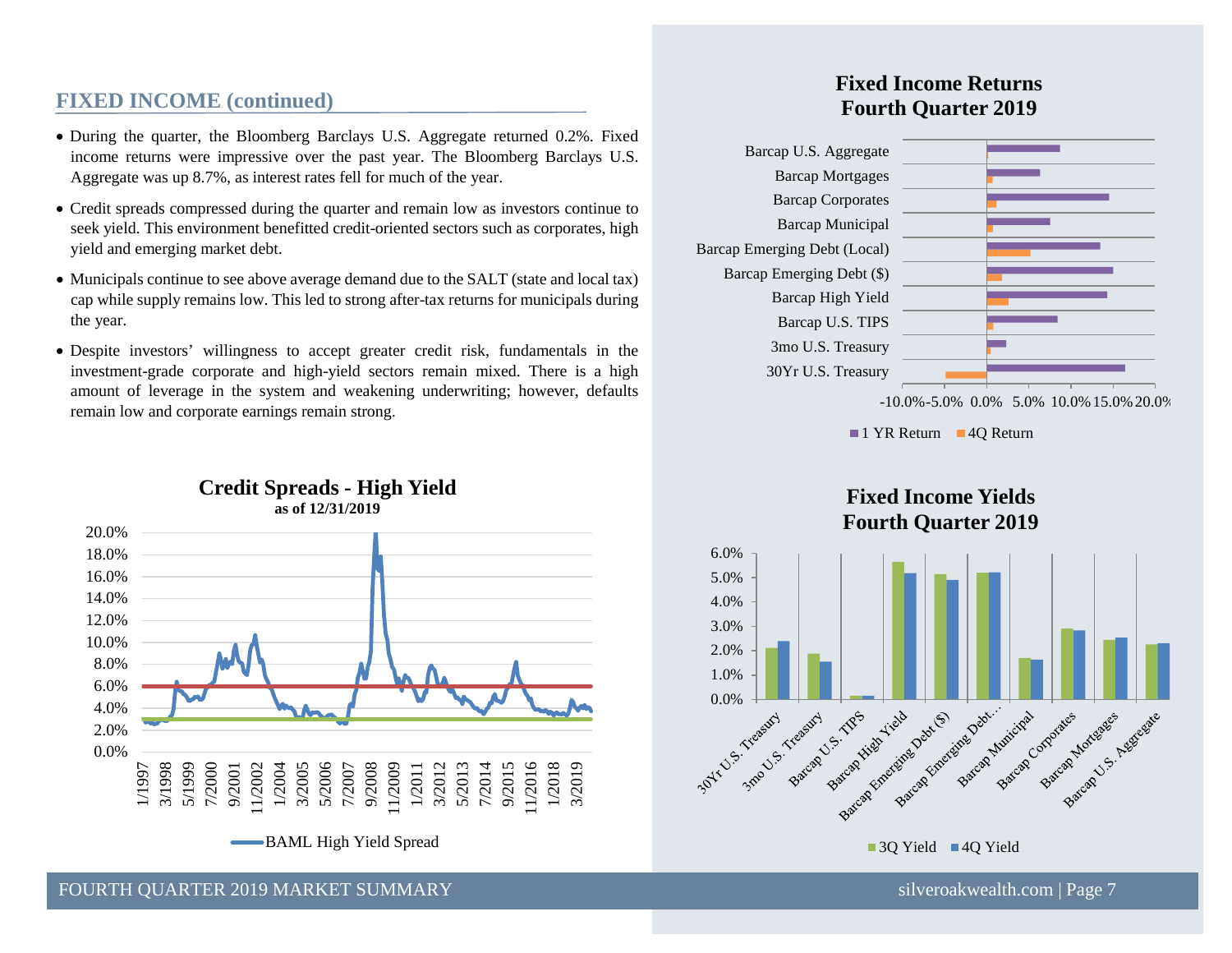# **EQUITIES**

- The strong performance of equities in 2019 was quite a contrast from 2018, when most equities had negative returns. In the past year, sentiment and monetary policy buoyed equity markets.
- Manufacturing data remains in contraction territory; however, equity markets, displayed their optimism for a re-acceleration of global trade and growth with the strong returns in 2019.
- Dividend yields among global equity markets are currently higher than intermediate government bonds.
- China and the U.S. reached a "phase one" deal in December. The U.S. reduced current and pending tariffs on Chinese goods while China agreed to purchase more U.S. goods, particularly agriculture products. Markets took this development as a strong positive in restoring global growth. A more comprehensive trade deal between the countries is a distant aspiration.

# **U.S. Value vs. Growth Relative Equity Performance (as of 12/31/19)**



FOURTH OUARTER 2019 MARKET SUMMARY SILVER AND SILVER SILVER SILVER SILVER SILVER SILVER SILVER SILVER SILVER SILVER SILVER SILVER SILVER SILVER SILVER SILVER SILVER SILVER SILVER SILVER SILVER SILVER SILVER SILVER SILVER S

## **Equity & Fixed Income Market Annual Returns (as of 12/31/2019)**

Barclays US Agg Bond  $SS\&P 500$  MSCI EAFE MSCI EM





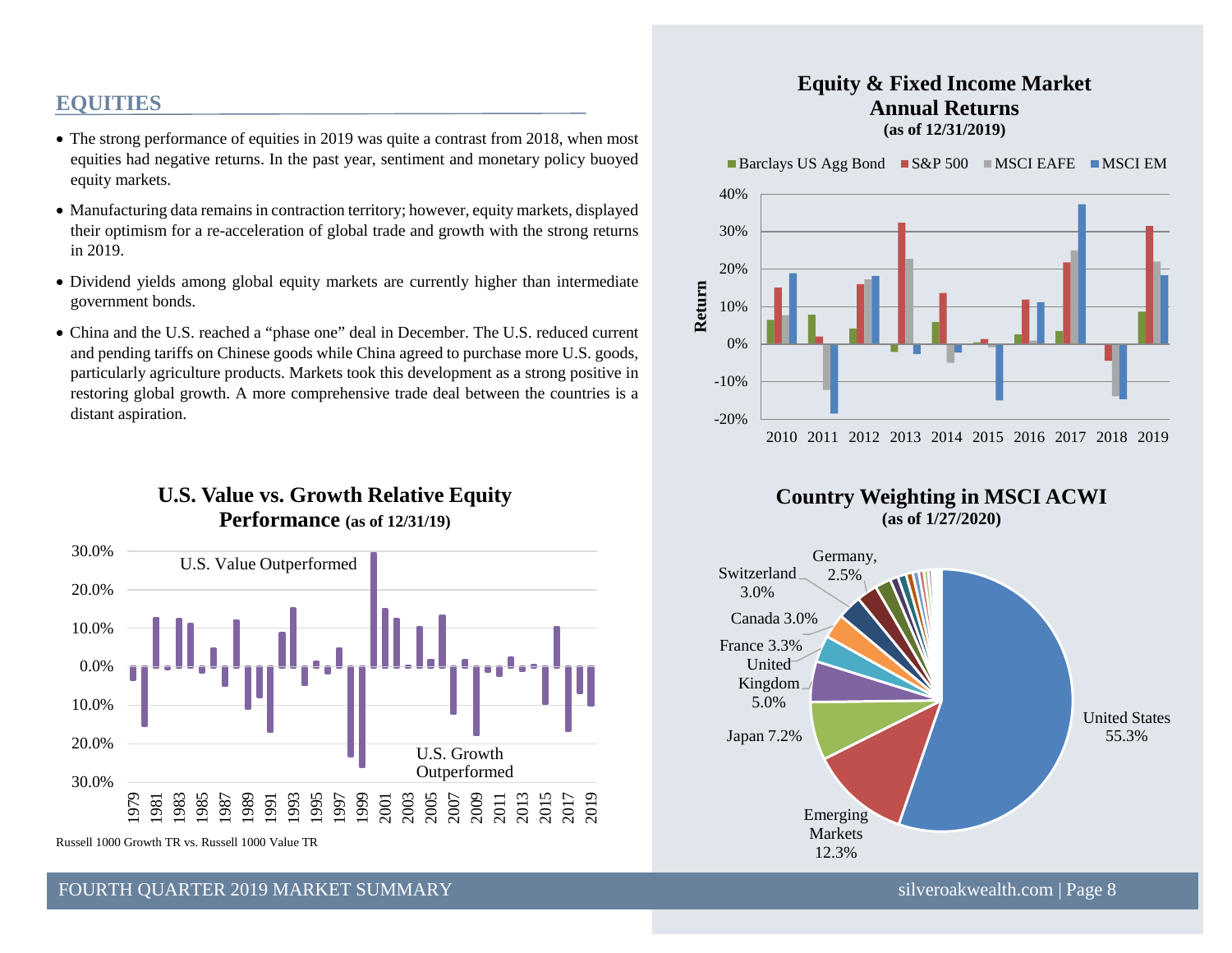# **DOMESTIC EQUITIES**

- The Russell 1000 Index, comprised of large and mid-capitalization stocks, posted a total return of 9.0% during the fourth quarter. On a year-over-year basis, the Russell 1000 Index has increased 31.4%.
- Small capitalization stocks, as represented by the Russell 2000 Index, increased 9.9% during the fourth quarter. On a year-over-year basis, the index has increased 25.5%.
- During 2019, the majority of U.S. equity returns was due to valuation expansion. U.S. equity forward P/E multiples and trailing P/E multiples are above historical averages. Due to elevated valuations, earnings are expected to drive equity returns in 2020.
- Corporate operating earnings for 2019 were weak. Estimates for 2020 have come down, but are still expected to be high single-digit growth. Operating profit margins remain near historical highs and have yet to be challenged by higher wages or higher inputs due to trade tariffs.

| <b>Fourth Quarter 2019 Returns</b> |       |         |        |  |  |
|------------------------------------|-------|---------|--------|--|--|
|                                    | Value | Core    | Growth |  |  |
| <b>Mega Cap</b>                    |       | 10.5%   |        |  |  |
| <b>Large Cap</b>                   | 7.4%  | $9.0\%$ | 10.6%  |  |  |
| Mid Cap                            | 6.4%  | 7.1%    | 8.2%   |  |  |
| <b>Small Cap</b>                   | 8.5%  | 9.9%    | 11.4%  |  |  |
| <b>Micro Cap</b>                   | 10.5% | 13.5%   | 17.7%  |  |  |

### **U.S. Equity Market Returns by Major Sector (Securities in S&P 500, Fourth Quarter 2019)**



#### **Trailing 12-Month Operating Earnings Growth YOY (as of 1/23/2020)** 30% 25% 20% 15%  $%$ Growth % Growth 9 10% 5% 0% -5% -10% Forecasted -15% Mar-12 Sep-12 Mar-13 Sep-13 Mar-14 Sep-14 Mar-20 Sep-20 Mar-15 Sep-15 Mar-16 Sep-16 Mar-17 Sep-17 Mar-18 Sep-18 Mar-19 Sep-19

**S&P 500 Earnings Growth**

FOURTH OUARTER 2019 MARKET SUMMARY SILVER AND SILVER SILVER SILVER SILVER SILVER SILVER SILVER SILVER SILVER S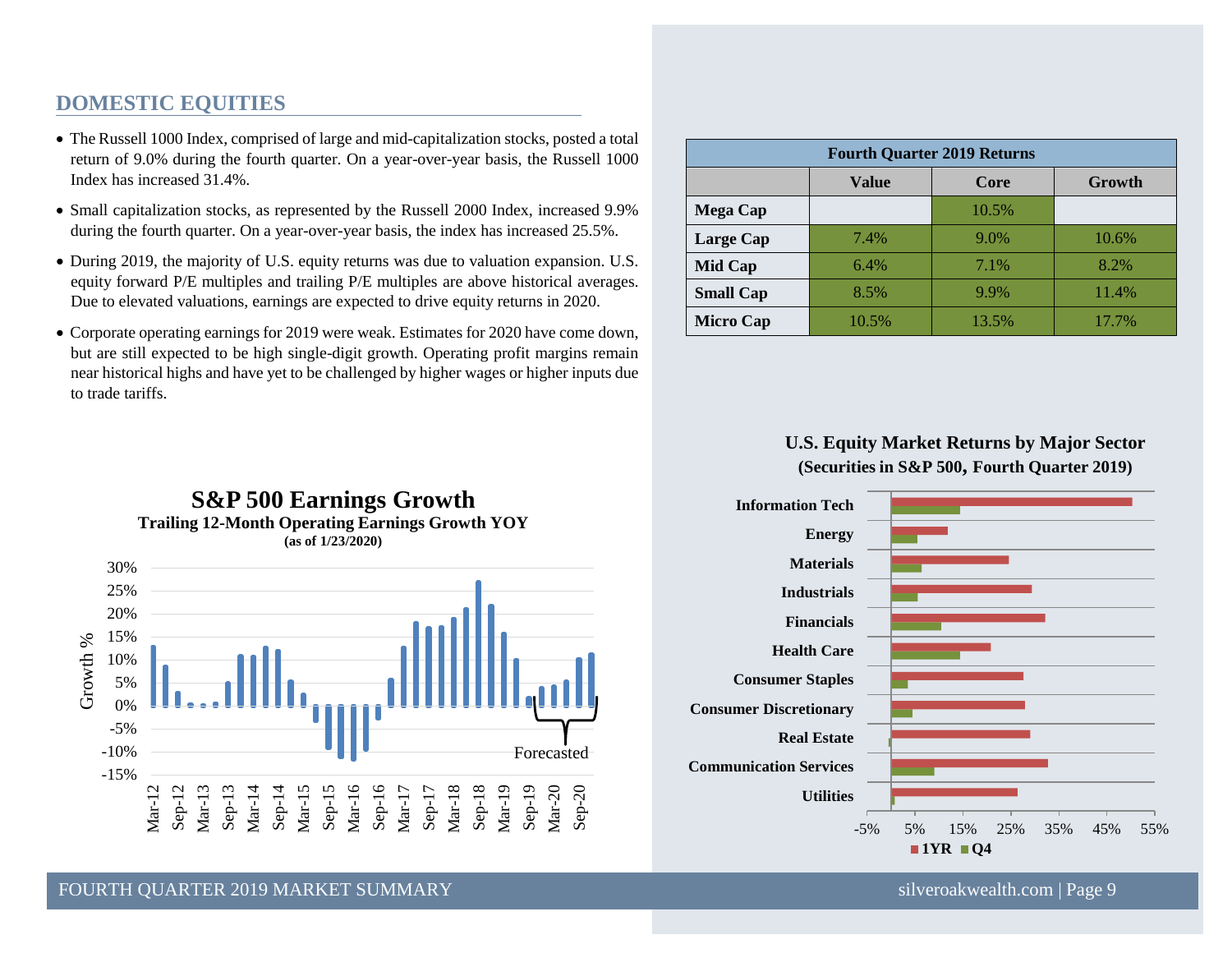# **INTERNATIONAL EQUITIES**

- Developed international stocks, as represented by the MSCI EAFE, were up 8.2% during the quarter. On a year-over-year basis, the EAFE returned 22.0%, performing worse than U.S. domestic equities.
- Emerging market stocks outperformed developed markets during the fourth quarter as the MSCI Emerging Markets Index increased 11.8%. However, on a year-over-year basis, emerging market stocks trailed developed markets with a return of 18.4%
- Weak global growth and trade continue to challenge exporting countries like Germany, Japan and Korea. Low interest rates have hurt financials, which make up a large percentage of developed international indices.
- Central banks globally have continued to provide monetary stimulus which has supported asset prices.



# **U.S. vs. International Equity Performance (as of 12/31/19)**

S&P 500 TR vs. MSCI EAFE NR

FOURTH OUARTER 2019 MARKET SUMMARY SILVERSER AND SILVERSER SILVERSER SILVERSER SILVERSER SILVERSER SILVERSER S

# **Non-U.S. Equity Market Returns Fourth Quarter 2019**